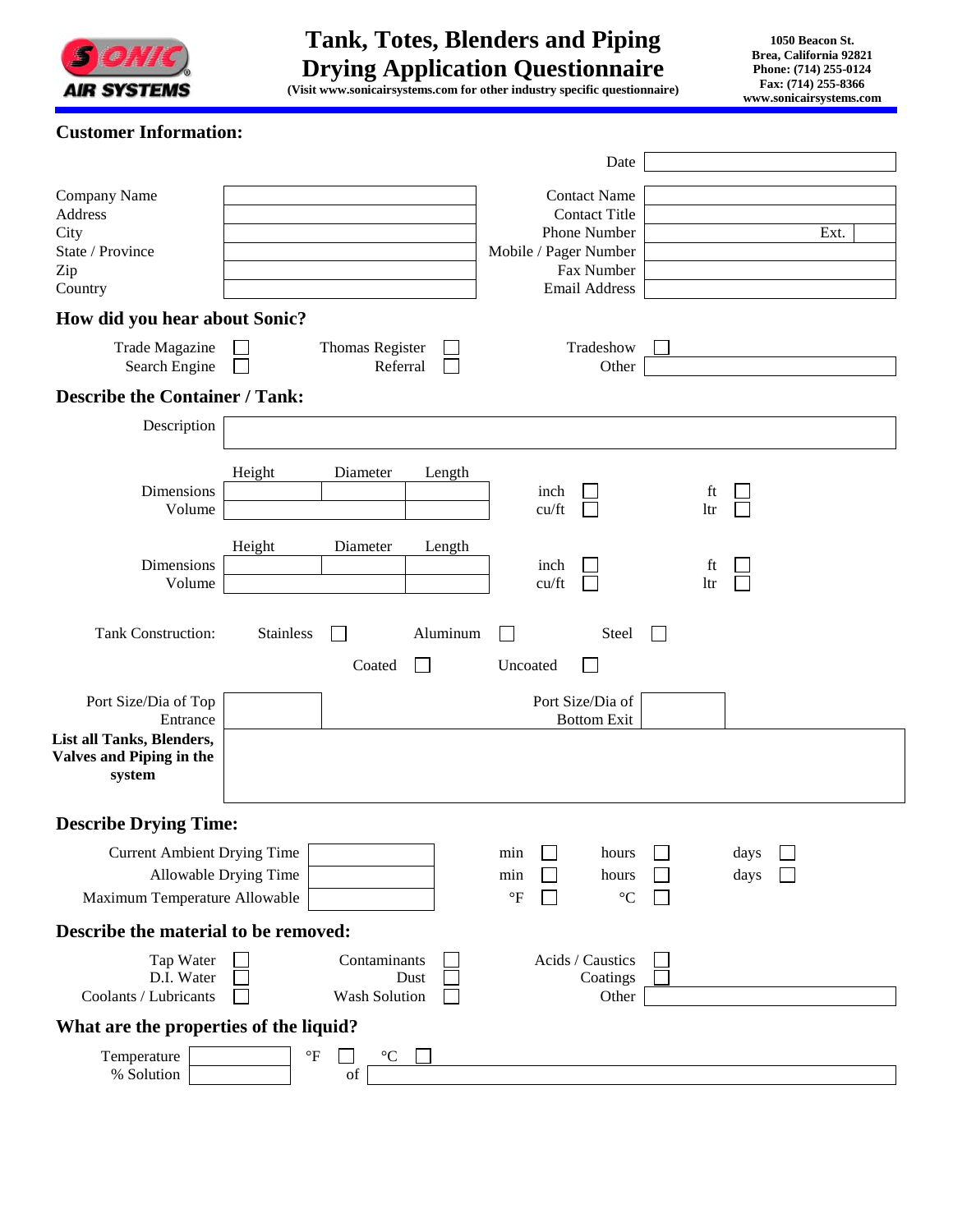

| Describe the blower configuration:                                     |                                                                |                                                 |                   |                                   |                       |                                              |       |  |
|------------------------------------------------------------------------|----------------------------------------------------------------|-------------------------------------------------|-------------------|-----------------------------------|-----------------------|----------------------------------------------|-------|--|
| Motor Selection:                                                       |                                                                | <b>TEFC</b><br>Washdown                         |                   | Hydraulic<br><b>Chemical Duty</b> |                       | <b>Explosion Proof</b><br>Premium Efficiency | Other |  |
| <b>Plumbing Connectors:</b>                                            |                                                                | Hose Coupling<br>N.P.T.                         |                   | 150# Flange                       | Other                 | S-Line Ferrule                               |       |  |
| <b>System Location:</b>                                                |                                                                | Stationary                                      |                   | Inlet of tank?                    |                       | What is the Distance from Blower location to |       |  |
|                                                                        |                                                                | Portable                                        |                   |                                   |                       |                                              |       |  |
| <b>Level of Filtration Required:</b>                                   |                                                                |                                                 |                   |                                   |                       |                                              |       |  |
| 10 Micron<br>ULPA (0.12 Micron)                                        |                                                                |                                                 | 5 Micron<br>Other |                                   |                       | HEPA (0.3 Micron)                            |       |  |
| <b>What is the next process?</b> Description                           |                                                                |                                                 |                   |                                   |                       |                                              |       |  |
|                                                                        |                                                                |                                                 |                   |                                   |                       |                                              |       |  |
| What are you currently using for drying?                               |                                                                |                                                 |                   |                                   |                       |                                              |       |  |
| Description                                                            |                                                                |                                                 |                   |                                   |                       |                                              |       |  |
|                                                                        | What method do you use to determine the success of the drying? |                                                 |                   |                                   |                       |                                              |       |  |
| Description                                                            |                                                                |                                                 |                   |                                   |                       |                                              |       |  |
| What are the problems and costs associated with the current method?    |                                                                |                                                 |                   |                                   |                       |                                              |       |  |
| Quality problems<br><b>Excessive Drying Time</b>                       |                                                                | Left over Heel/Liquid<br>Excessive energy costs |                   |                                   | Excessive labor costs | Other                                        |       |  |
| What 3 phase electrical power is available?                            |                                                                |                                                 |                   |                                   |                       |                                              |       |  |
| <b>Volts</b>                                                           |                                                                |                                                 |                   | 50 Hz                             |                       | 60 Hz                                        |       |  |
| What are the plant conditions?                                         |                                                                |                                                 |                   |                                   |                       |                                              |       |  |
| Altitude<br>Temperature<br>Maximum noise level of<br>Sonic Dryer unit? |                                                                |                                                 |                   | feet<br>$\rm ^{\circ}F$           |                       | meters<br>$\rm ^{\circ}C$                    |       |  |
| How many tanks do you have?                                            |                                                                |                                                 |                   |                                   |                       |                                              |       |  |
| No. of lines<br>No. of shifts                                          |                                                                | 1 Shift                                         |                   | 2 Shifts<br>$\mathbf{L}$          |                       | 3 Shifts<br>$\mathbf{I}$                     |       |  |
| When do you plan to purchase this system?                              |                                                                |                                                 |                   |                                   |                       |                                              |       |  |
| Purchase Date                                                          |                                                                |                                                 |                   |                                   |                       |                                              |       |  |
| I can provide the following upon request                               |                                                                |                                                 |                   |                                   |                       |                                              |       |  |
| Digital Photo<br>CAD Solid                                             |                                                                |                                                 | Drawing / Sketch  |                                   |                       | Nothing<br>Other                             |       |  |